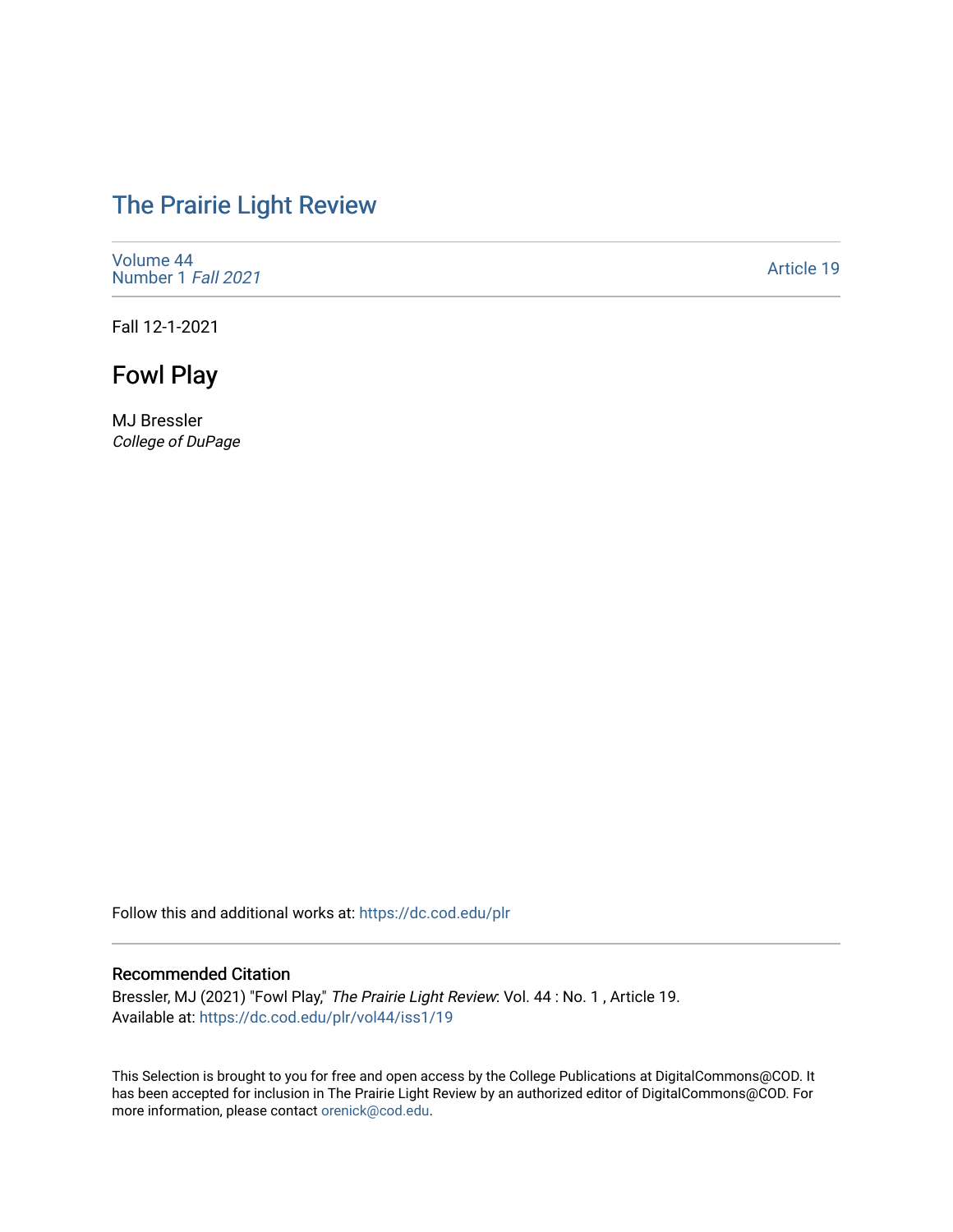#### Bressler: Fowl Play

## **FOWL PLAY MJ Bressler**

The holidays are upon us, and I've been summoned to the kitchen for a lesson in preparation for the big dinner.

"Get your hand in there!" my mother directs in her authoritative voice. "Come on, reach in and pull it out. It's not going to bite you!"

It's nineteen forty-two, and Don McNeil's Breakfast Club has just ended on the radio in our living room. Mother hurries to turn it off and returns quickly to take up where she's left off with me.

The apron around her middle is splashed with droplets of blood as she folds her hands around the material to keep from interfering with the task she's determined will be mine today. She believes it's her duty to teach me, and when she's made up her mind, nothing will change it. I, of course, am well aware of this. However, I never let "her way" go unchallenged.

Gingerly, I reach my hand out to touch the purplish, goose-bumped, cold movable skin of the dead bird in the sink. I shudder, a chill climbing up my neck.

"Don't be such a sissy!" she intimidates, name-calling being one of her weapons.

I whine, "Why do I have to do this?"

"Because you have to learn sometime. I won't be here forever to do it for you," she replies in a matter-of-fact tone of voice.

I am expected to reach in and pull out the innards from this dead creature. I shiver at the anticipation of performing this maneuver and rebel in my most award-winning, Bette Davis imitation.

First, I cry!

Then I gag!

Finally, I scream! Stamping my feet in defiance.